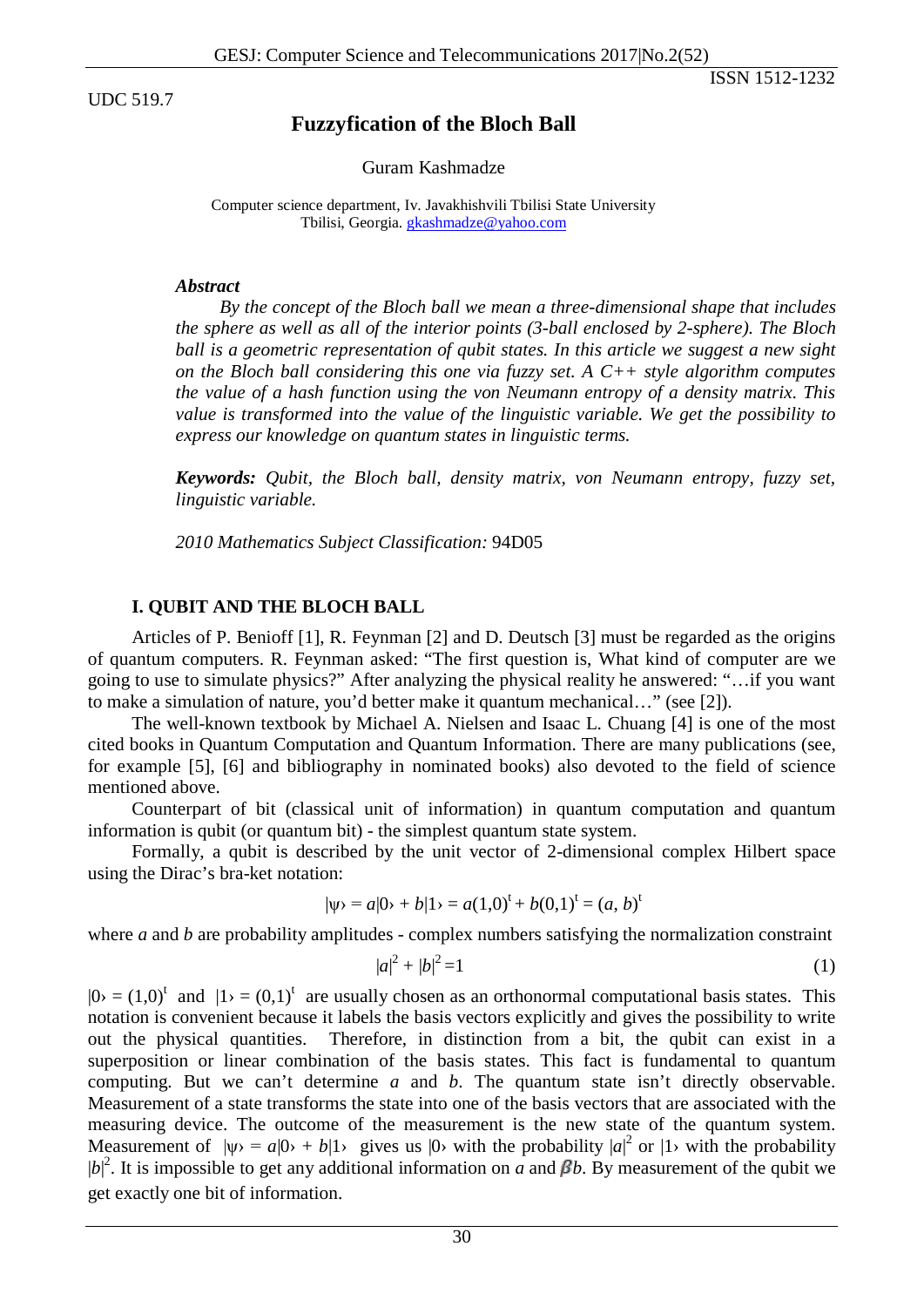ISSN 1512-1232

Operation on a qubit must preserve the property (1) and thus are described by  $2\times2$  unitary matrices. Most important among these are the Pauli matrices (or operators).

There are several actual physical systems that can be used to realize the qubit:

- $|0\rangle$  corresponds to the horizontally polarized photons  $|\leftrightarrow\rangle$ ;  $|1\rangle$  corresponds to the vertically polarized photons |↕›.
- Basis states of a qubit may be represented by the ground state and the first excited state of atomic energy levels.
- Spin-1/2  $\frac{1}{2}$  particle such an electron, whose spin can have values +  $\frac{1}{2}$  or  $-\frac{\hbar}{2}$ , where h

is the reduced Plank constant (spin-up and spin-down as  $|0\rangle$  and  $|1\rangle$  accordingly).

• Quantum dots – tiny semiconductor crystals – 2 to 10 nanometers in size.

 The Bloch ball (named after Swiss physicist Felix Bloch (1905-1983)) is a geometric representation of qubit states. The normalization constraint allows to specify a qubit in a manner given below:

$$
|\psi\rangle = e^{i\gamma} \left( (\cos \theta/2) |0\rangle + e^{i\phi} (\sin \theta/2) |1\rangle \right), \quad 0 \le \theta \le \pi, \quad 0 \le \varphi \le 2\pi.
$$

*θ* and *φ* are polar and azimuthal angles;  $e^{iy}$  is a global phase factor that does not have any physical meaning (or observable effects). Qubit states with different values of *γ* define the same point on the Bloch sphere. Therefore,  $e^{iy}$  may be ignored and we can write

$$
|\psi\rangle = (\cos \theta/2, e^{i\varphi} \sin \theta/2)^t
$$

## **II. PURE AND MIXED STATES**

The state of a quantum system represented by the unit vector  $|\psi\rangle$  is called a pure state. It is also possible for a system to be in a statistical (or classical) ensemble of state vectors

$$
p\mid 0 \rangle + (1-p)\mid 1 \rangle
$$

where *p* is a probability that the state vector is  $|0\rangle$  and  $(1-p)$  is a probability that the state vector is |1›. This system would be in a mixed state. A pure state is a special case of a mixed state in which *p*  $= 0$  or  $p = 1$ . A mixed state is different from a quantum superposition of  $|0\rangle$  and  $|1\rangle$ . Quantum superposition of pure states is another pure state.

Any real three-dimensional vector *r* with  $||r|| = r \le 1$  corresponds to a valid qubit state. Such a vector (the Bloch vector) is given by coordinates

$$
\mathbf{r} = (r \sin \theta \cos \varphi, r \sin \theta \sin \varphi, r \cos \theta).
$$

Points on the surface  $(r = 1)$  represent the pure qubit states. Interior points  $(r < 1)$  correspond to mixed states. The origin  $(r = 0)$  represents the fully (maximally) mixed state.

The ensemble of quantum states can be described by the density matrix (or the density operator) as a weighted sum of outer (tensor) products

$$
\rho = p_1 |\psi_1\rangle \langle \psi_1| + \dots + p_n |\psi_n\rangle \langle \psi_n|,
$$
  
0 \le p\_i \le 1, i = 1, \dots n, p\_1 + \dots + p\_n = 1

where  $p_i$  is the probability of the pure state  $|\psi_i\rangle$ . It is known that density matrix for a single qubit can be expressed as the sum of the identity matrix and Pauli matrices with real coefficients  $b_x$ ,  $b_y$ ,  $b_z$ :

$$
\rho = (1/2)(I + b_x \sigma_x + b_y \sigma_y + b_z \sigma_z)
$$

The density matrix must have a positive determinant. This condition involves an inequality

$$
\| \bm{b} \|^2 = b_x^2 + b_y^2 + b_z^2 \le 1
$$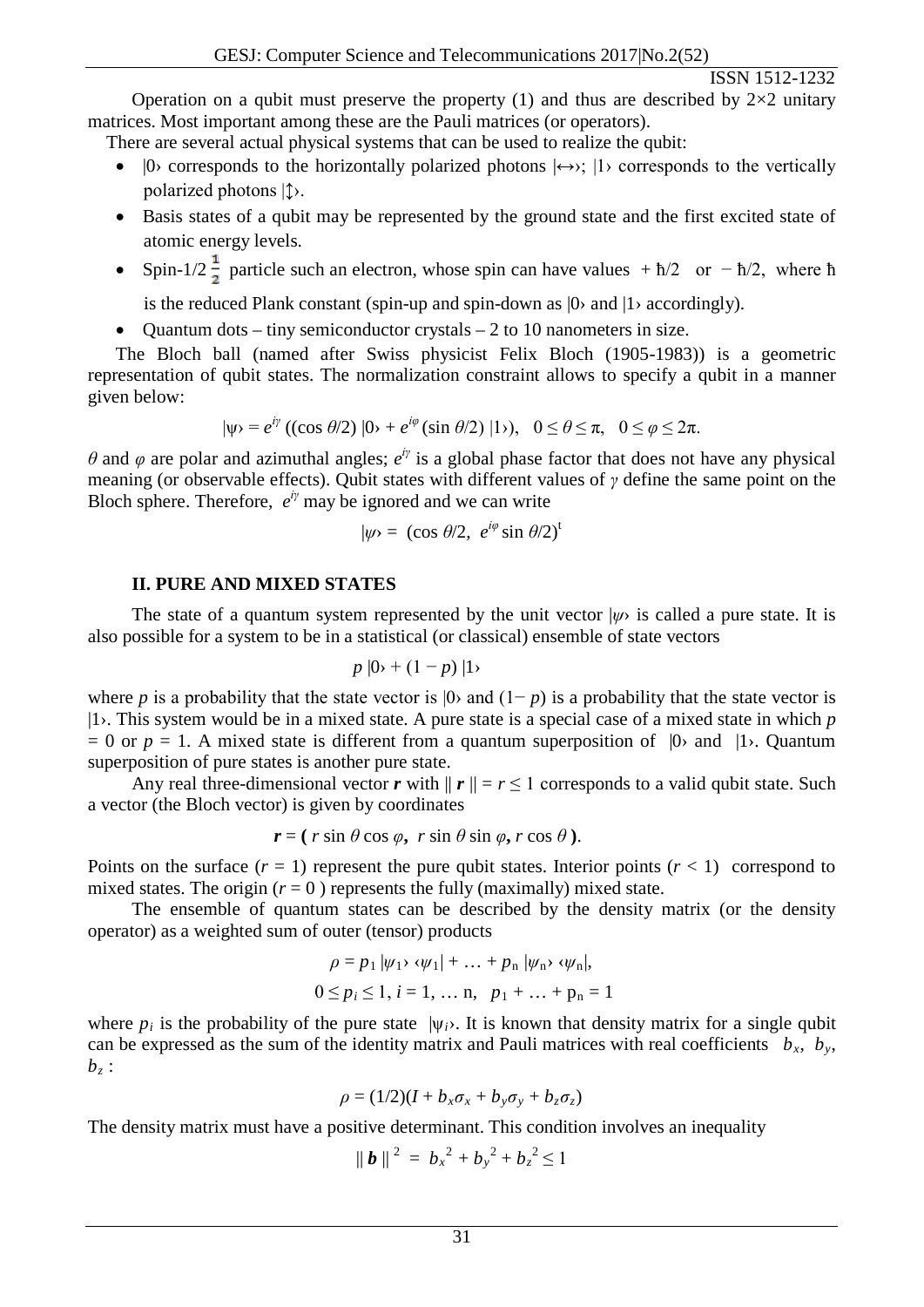ISSN 1512-1232

where a vector  $\mathbf{b} = (b_x, b_y, b_z)$  is the Bloch vector for the state  $\rho$ .

The von Neumann entropy of a density matrix *ρ* is defined as

$$
S(\rho) = -\operatorname{tr}(\rho \log \rho) = -\eta_1 \log \eta_1 - \dots - \eta_n \log \eta_n, \qquad (2)
$$

where *tr* denotes the trace;  $\eta_i$  are eigenvalues of a matrix  $\rho$  (see [4] p. 510). Eigenvalues can be calculated using a built-in MATLAB function eig( ).

The von Neumann entropy has properties:

- $S(\rho) \ge 0$  and  $S(\rho)$  is zero if and only if  $\rho$  represents a pure state. (3)
- *S*(*ρ*) is maximal and equal to *logd* for a maximally mixed state, where *d* is the dimension of the Hilbert space.

Properties mentioned above gives us the ability to use the von Neumann entropy to characterize a mixedness of a qubit states. Another measure is so-called linear entropy that is defined as follows

$$
S_L(\rho) = (d (d-1)) (1 - tr (\rho^2))
$$

#### **III. ENTANGLEMENT**

Entanglement – the essence of quantum formalism - is a strange phenomenon that play an important role in the quantum information processing and is widely used in various branches of quantum theory. It was first discussed in works of Erwin Schrödinger [7], Albert Einstein, Boris Podolsky and Nathan Rosen [8]. Entanglement characterize a compound quantum system.

The Hilbert space *H* associated with a bipartite system is a tensor product of the spaces associated with components  $H = H_1 \otimes H_2$ . A basis for the space *H* can be generated by the tensor products of basis vectors in  $H_1$  and  $H_2$ . So, a general state of the two-qubit system is a linear combination

$$
|\psi\rangle = \alpha_0 |00\rangle + \alpha_1 |01\rangle + \alpha_2 |10\rangle + \alpha_3 |11\rangle
$$

where  $\alpha_0, \ldots, \alpha_3$  are complex numbers,  $\alpha_0^2 + \ldots + \alpha_3^2 = 1$ ,

$$
|00\rangle = |0\rangle
$$
  $|0\rangle = (1, 0, 0, 0)^t$ ,  $|01\rangle = |0\rangle$   $|1\rangle = (0, 1, 0, 0)^t$ ,

$$
|10\rangle = |1\rangle \otimes |0\rangle = (0, 0, 1, 0)^{t}, \quad |11\rangle = |1\rangle \otimes |1\rangle = (0, 0, 0, 1)^{t}.
$$

By definition, a state  $|\psi\rangle$  in *H* is said to be entangled or non-separable, if it cannot be written as a simple tensor product of a state  $|\alpha \rangle$  belonging to  $H_1$  and a state  $|\beta \rangle$  belonging to  $H_2$ . On the contrary, if we can write  $|\psi\rangle = |\alpha\rangle$  |*β*>, we say that the state  $|\psi\rangle$  is separable. For simplicity's sake we shall consider below only the case of a two-qubit system. The Bloch sphere model for two qubit pure states is given in paper by Chu-Ryang Wie [9].

Let  $|\psi\rangle_{AB} \in \mathfrak{A}_A$  *H<sub>B</sub>* be a pure state of two qubits. If it is entangled, it may not be possible to factor out the state vector  $|\psi\rangle_A \in H_A$  for the state of first qubit. However, it can be computed the reduced density operator  $\rho^A$  on  $H_A$ , that describes the state  $|\psi\rangle_A$  as a mixed state (see [4] pp. 105-106). According to the Schmidt decomposition theorem  $|\psi\rangle_{AB}$  can be written as  $\sum_i \lambda_i |\psi_i\rangle_A |\psi_i\rangle_B$ , where states are orthonormal,  $\lambda_j > 0$ ,  $\sum_j \lambda_j^2 = 1$ , the  $\lambda_j^2$  (squared Schmidt coefficients) are the eigenvalues of the  $\rho^A$  (see [4] pp. 109-111).

The von Neumann entropy of reduced density matrix

$$
e = S(\rho^{A}) = -\operatorname{tr}(\rho^{A} \log \rho^{A}) = -\operatorname{tr}(\rho^{B} \log \rho^{B}) = S(\rho^{B}) = -\sum_{j} \lambda_{j}^{2} \log \lambda_{j}^{2}
$$
(5)

is a suitable measure of entanglement. When  $e = 0$ , the state  $|\psi\rangle_{AB}$  is separable (nonentangled); the maximum value of entropy  $e = log 2$  we get, when eigenvalues are  $\{1/2, 1/2\}$  and the state in this case is maximally entangled.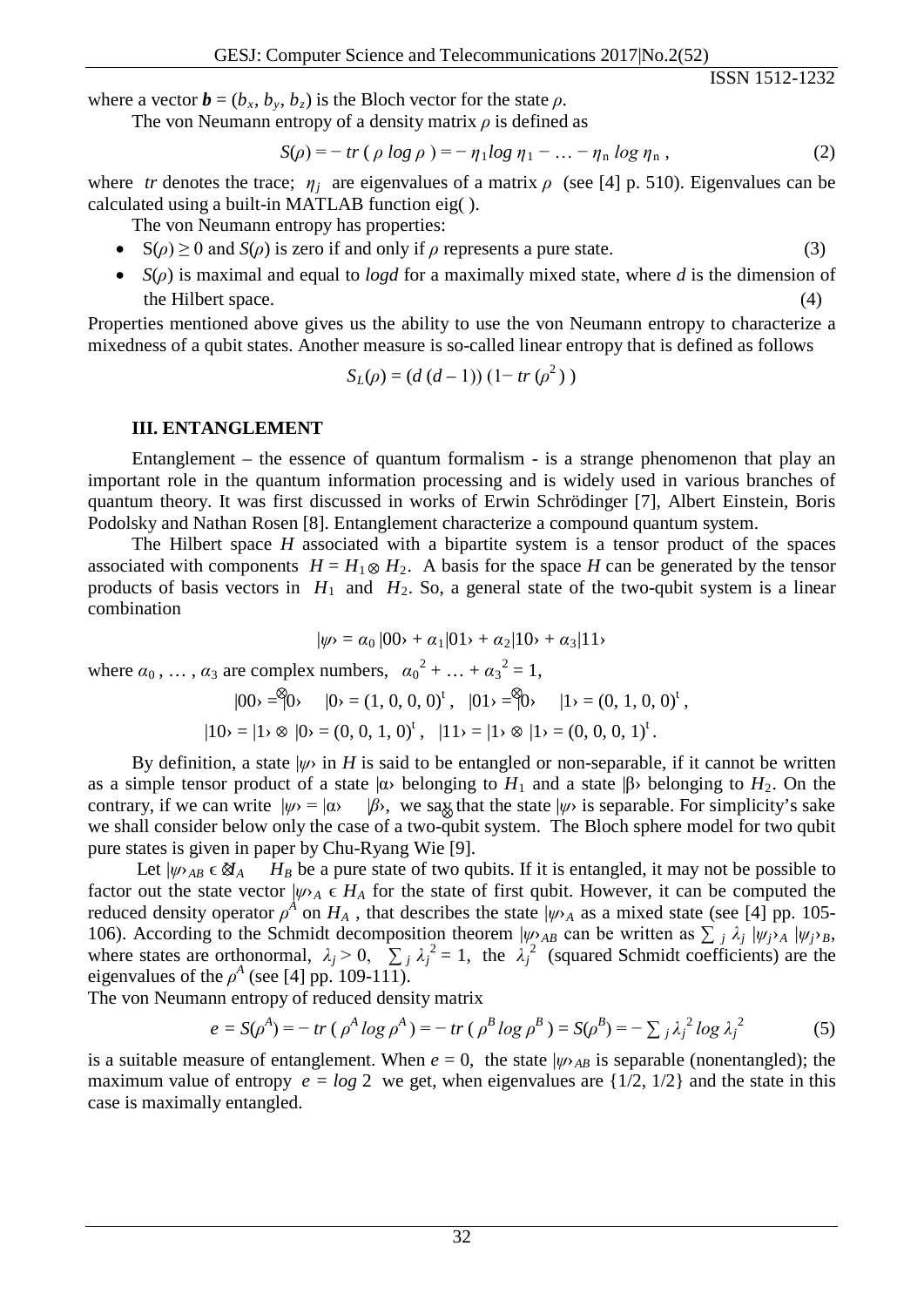### **IV. FUZZY SETS AND LINGUISTIC VARIABLES**

In ordinary (classical, crisp) set theory any object belongs or does not belong to a given set - "*tertium non datur"* (logical law of excluded middle).

In 1965 year Lotfi Aliasker Zadeh published a pioneering work on fuzzy sets [10]. He wrote: "More often than not the classes of objects encountered in the real physical world do not have precisely defined criteria of membership". Here are some examples such classes (by Zadeh):

• The class of all real numbers which are much greater than 1.

- The class of beautiful women.
- The class of tall men.

The origins of fuzzy sets are described in the book by Witold Pedrycz and Fernando Gomide [11]. This book is a self-contained treatise on fuzzy sets.

Formally, a fuzzy set *A* is described by a membership function  $\mu_A(x)$  mapping the elements of universe  $X$  to the unit interval  $[0, 1]$ .

$$
\mu_A: X \to [0, 1].
$$

The membership functions are therefore synonymous of fuzzy sets.

The Bloch ball as a generalized set of "quantum truth values" is considered by Mirco A. Mannucci [12]. A quantum fuzzy subset of a set *X* is defined as a point in the space  $C^{P(X)}$ , where  $P(X)$  is  $2^{|X|}$ . A generic fuzzy set is seen as a (possibly entangled) superposition of many fuzzy sets at once, offering new opportunities for modeling ucertainty.

Fuzzyfication of sets or notions is available using linguistic variables. By a linguistic variable we mean a variable whose values are words or sentences in a natural or artificial language [13], [14]. For example, possible values of a linguistic variable *Age* are: very young, not very young, young, middle-aged, etc.

### **V. LINGUSTIC VARIABLE FOR MIXEDNESS LEVELS**

We define a radius of the Bloch vector using (2) based on the properties (3) and (4) of the von Neumann entropy *S*(*ρ*) as follows

$$
r = 1 - S(\rho) = 1 + \sum_{j} \eta_j \log \eta_j \tag{6}
$$

The [0, 1] interval is divided into 7 parts:

$$
[(i-1)/7, i/7), i = 1, 2, \dots 6, [6/7, 1]
$$
 (7)

Let us introduce the linguistic variable *qubit-state.* We link defined above subintervals to the values of the variable *qubit-state* (accordingly):

- 1. fully or almost fully mixed state
- 2. near fully mixed state
- 3. strongly mixed state
- 4. moderately mixed state
- 5. weakly mixed state
- 6. near pure state

{

7. pure or almost pure state

A hash function is a mathematical function that maps keys into integers. Below we define the Hash function, that for any value of radius *r* returns the label of the suitable subinterval. int Hash (double  $r$ ) //  $r$  is calculated using (6)

if  $(r < 0 \mid | r > 1)$  return −1; // indicates error for ( *int*  $i = 1$ ;  $i \leq 6$ ;  $i + 1$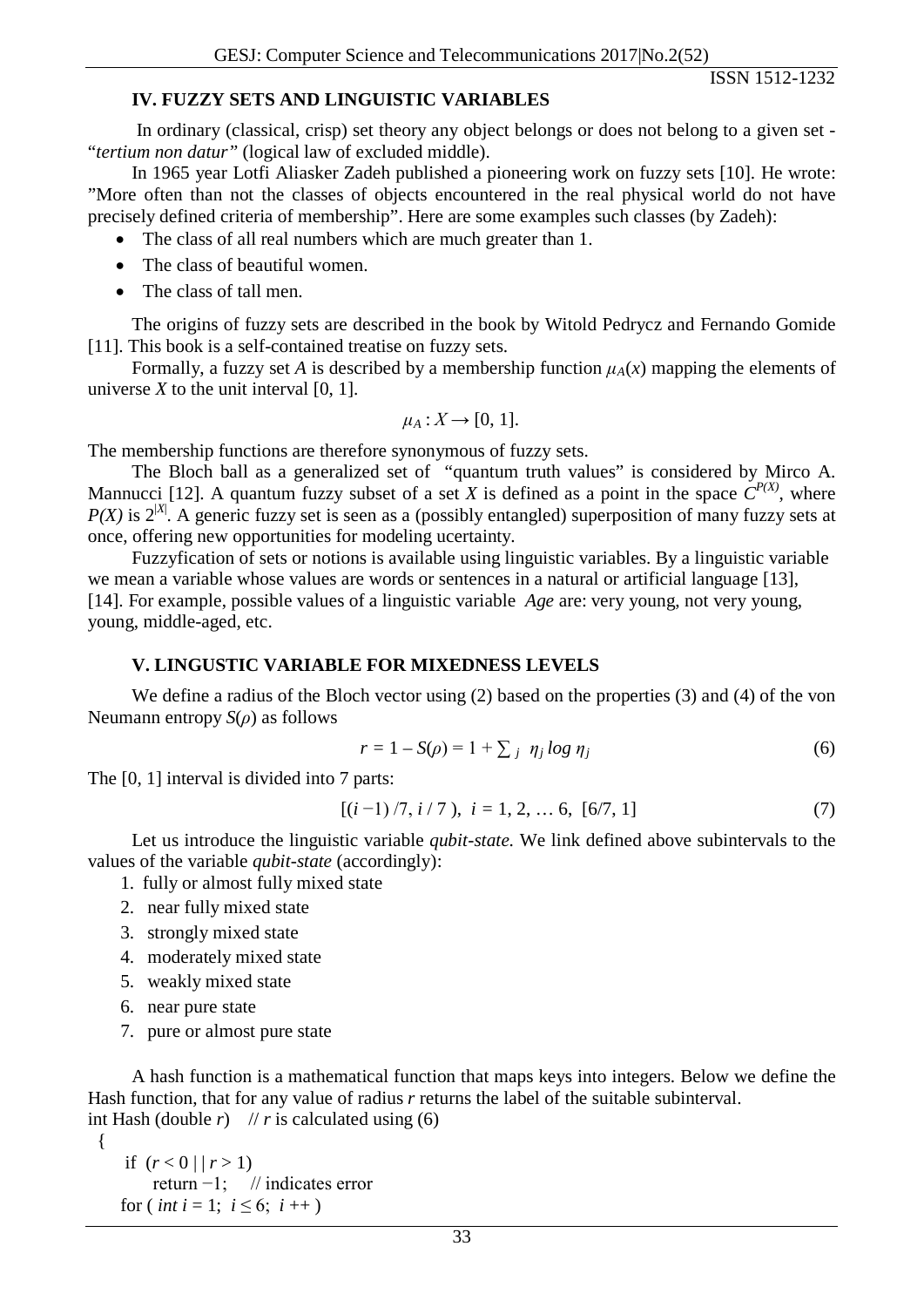ISSN 1512-1232

```
if ((i-1)/7 < r < i / 7) return i; 
     return 7;
  }
We will use the return value of Hash function in C++ switch statement.
```
**The function that converts double data type into string data type** string conDtoS (double d)

```
 {
  stringstream ss;
 ss \ll d;
 string degs = ss.str();
  return degs;
 }
```
Before calling this function in  $C_{++}$  program must be included header files  $\langle$ iostream $\rangle$ ,  $\leq$ sstream $>$ ,  $\leq$ string $>$ , using namespace std. conDtoS $\leq$ ) procedure is needed to include the degree of membership into the value of linguistic variable using a string concatenation.

### **The transformation of Hash function return values into values of the linguistic variable**

```
int h = Hash(r);
string qubit-state, qubit-state1;
string st = "qubit state is";string st1 = "of degree";int k = 7\pi/2; // shrinkage multiplier for cos(x)
double deg;
switch (h) {
         case 1:
              qubit-state = "fully or almost fully mixed";
              deg = cos (kr);\text{degstr} = \text{conDtoS}(\text{deg});qubit-state1 = st+qubit-state + st1 + degstr; break; 
         case 2: 
              qubit-state = "near fully mixed";
              deg = cos k(r - 3/14); // shrinkage and displacement
              \text{degstr} = \text{conDtoS}(\text{deg});qubit-state1 = st+ qubit-state + st1+ degstr;
               break; 
         case 3:
              qubit-state = "strongly mixed";
              deg = \cos k(r - 5/14); \cos k(r - \frac{5}{14})\text{degstr} = \text{conDtoS}(\text{deg});qubit-state1 =st+qubit-state +st1 + degstr;
               break; 
         case 4:
               qubit-state = "moderately mixed";
              deg = cos k(r-1/2);degstr = conDtoS(deg);
```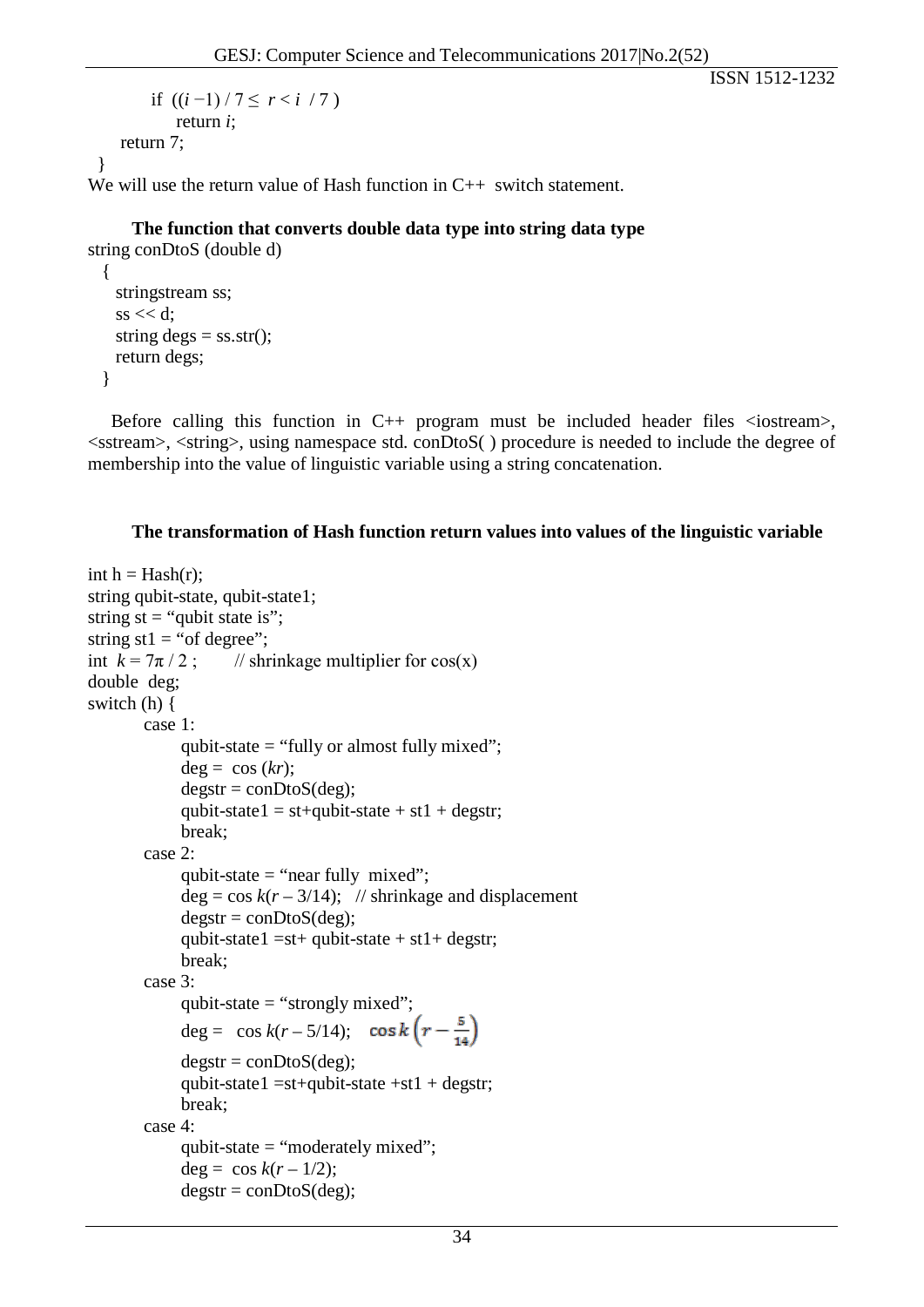```
ISSN 1512-1232
```

```
qubit-state1 = st+qubit-state +st1+ degstr; break; 
 case 5:
      qubit-state = "weakly mixed";
     deg = \cos k(r - 9/14);\text{degstr} = \text{conDtoS}(\text{deg});qubit-state1 = st+ qubit-state + st1+ degstr;
      break; 
 case 6:
     qubit-state = "near pure state";
      deg = \cos k(r - 11/14);\text{degstr} = \text{conDtoS}(\text{deg});qubit-state1 = st+ qubit-state + st1+ degstr;
      break;
  case 7:
      qubit-state = "pure or almost pure";
     deg = cos k(r-1);\text{degstr} = \text{conDtoS}(\text{deg});qubit-state1 = st+qubit-state + st1+ degstr; break;
```
For example, the possible value of the linguistic variable *qubit-state1* may be: "qubit state is strongly mixed of degree 0.85".



Draft graphs of membership functions that correspond to the values of linguistic variable

### **VI. LINGUISTIC VARIABLE FOR ENTANGLEMENT LEVELS**

To construct the linguistic variable for entanglement levels of the two qubit system pure states we shall use the same scheme as in previous section with some changes.

As a parameter in Hash function we take a value of a variable *e*, that is calculated according to (5).

We link subintervals (7) to the values of the linguistic variable *two-qubit-state* (accordingly):

- 1. separable or almost separable
- 2. near separable

}

- 3. weakly entangled
- 4. moderately entangled
- 5. strongly entangled